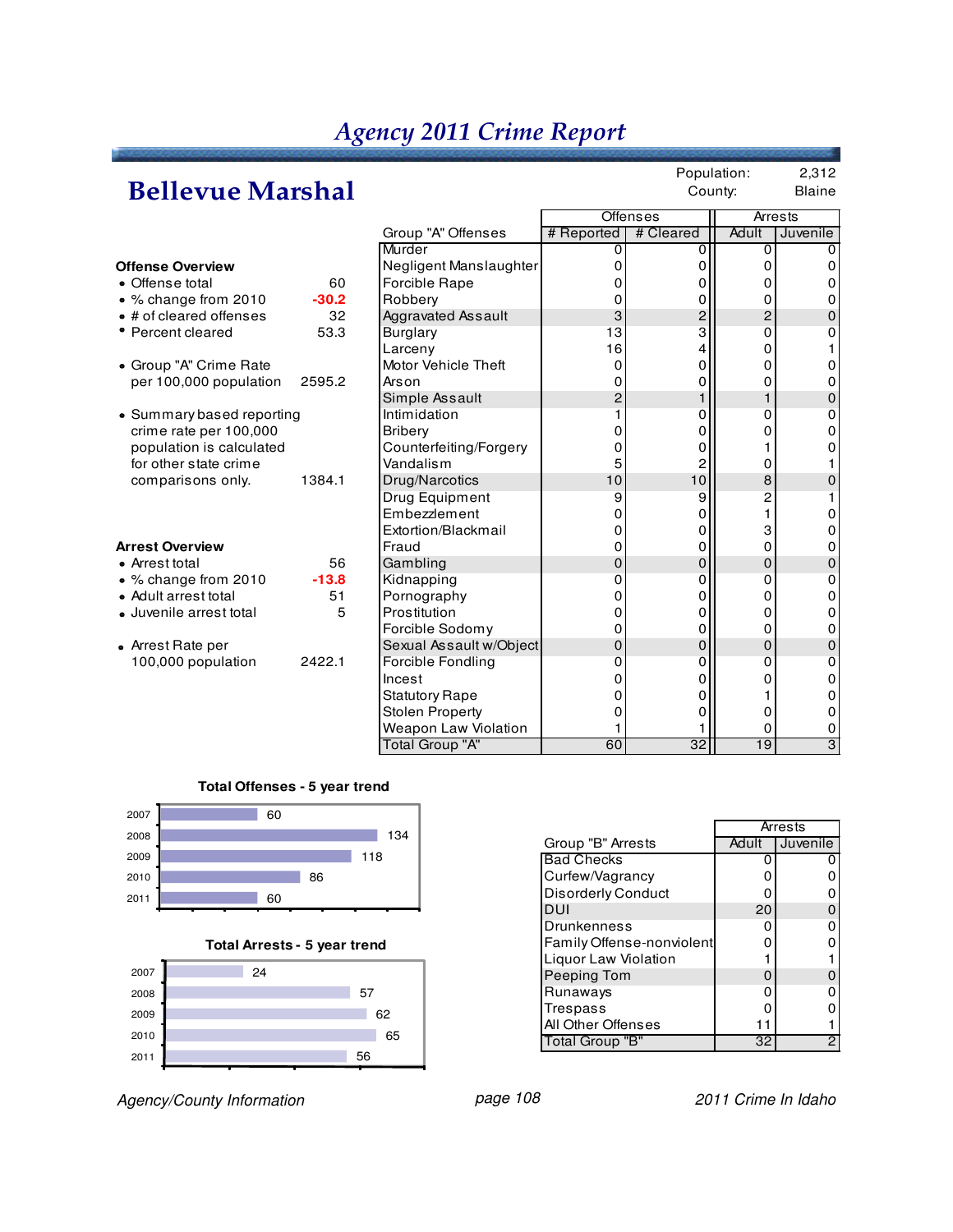## **Hailey Police Department**

Population: 8,048 County: Blaine

|                                  |                         |            | <b>Offenses</b> |       | <b>Arrests</b> |
|----------------------------------|-------------------------|------------|-----------------|-------|----------------|
|                                  | Group "A" Offenses      | # Reported | # Cleared       | Adult | Juvenile       |
|                                  | Murder                  | 0          | 0               | 0     |                |
| Offense Overview                 | Negligent Manslaughter  | ი          | 0               | 0     |                |
| • Offense total<br>205           | Forcible Rape           |            | Ω               | 0     |                |
| • % change from 2010<br>$-16.0$  | Robbery                 | ი          | 0               | 0     |                |
| • # of cleared offenses<br>148   | Aggravated Assault      | 20         | 19              | 19    |                |
| • Percent cleared<br>72.2        | Burglary                | 30         | 20              | 12    | 12             |
|                                  | Larceny                 | 42         | 19              | 2     | 16             |
| • Group "A" Crime Rate           | Motor Vehicle Theft     | 6          | 2               |       | 0              |
| per 100,000 population<br>2547.2 | Arson                   | 0          | $\overline{0}$  | 0     | 0              |
|                                  | Simple Assault          | 17         | 16              | 10    | 3              |
| • Summary based reporting        | Intimidation            | 5          | 5               | 3     |                |
| crime rate per 100,000           | <b>Bribery</b>          | n          | 0               | 0     | 0              |
| population is calculated         | Counterfeiting/Forgery  | 0          | 0               | 0     |                |
| for other state crime            | Vandalism               | 24         | 8               | 3     |                |
| 1217.7<br>comparisons only.      | Drug/Narcotics          | 21         | 21              | 9     | 12             |
|                                  | Drug Equipment          | 17         | 17              | 5     | 3              |
|                                  | Embezzlement            |            |                 | 0     | 0              |
|                                  | Extortion/Blackmail     | O          | 0               | 0     | 3              |
| <b>Arrest Overview</b>           | Fraud                   | 5          | 4               | 3     | 0              |
| 256<br>• Arrest total            | Gambling                | 0          | $\mathbf 0$     | 0     | 0              |
| $-2.7$<br>• % change from 2010   | Kidnapping              | 2          | $\overline{2}$  |       | ი              |
| • Adult arrest total<br>169      | Pornography             | 0          | 0               | 0     | ი              |
| · Juvenile arrest total<br>87    | Prostitution            | O          | 0               | 0     | 0              |
|                                  | Forcible Sodomy         |            | $\overline{0}$  | 0     | 0              |
| • Arrest Rate per                | Sexual Assault w/Object | 0          | 0               | 0     | 0              |
| 100,000 population<br>3180.9     | Forcible Fondling       |            |                 | 0     | 3              |
|                                  | Incest                  |            | 0               | 0     | 0              |
|                                  | <b>Statutory Rape</b>   |            | 0               | 0     |                |
|                                  | <b>Stolen Property</b>  |            | 6               | 4     |                |
|                                  | Weapon Law Violation    |            |                 | 4     |                |
|                                  | <b>Total Group "A"</b>  | 205        | 148             | 76    | 62             |

#### **Total Offenses - 5 year trend**



#### **Total Arrests - 5 year trend**



Agency/County Information **page 109** page 109 2011 Crime In Idaho

|                           | Arrests |          |  |  |  |
|---------------------------|---------|----------|--|--|--|
| Group "B" Arrests         | Adult   | Juvenile |  |  |  |
| <b>Bad Checks</b>         |         |          |  |  |  |
| Curfew/Vagrancy           | 0       |          |  |  |  |
| <b>Disorderly Conduct</b> |         |          |  |  |  |
| DUI                       | 60      |          |  |  |  |
| <b>Drunkenness</b>        | n       |          |  |  |  |
| Family Offense-nonviolent |         |          |  |  |  |
| Liquor Law Violation      | 9       | 10       |  |  |  |
| Peeping Tom               | O       |          |  |  |  |
| Runaways                  | 0       |          |  |  |  |
| Trespass                  | 6       |          |  |  |  |
| All Other Offenses        | 15      | 8        |  |  |  |
| Total Group "B"           | 93      | 25       |  |  |  |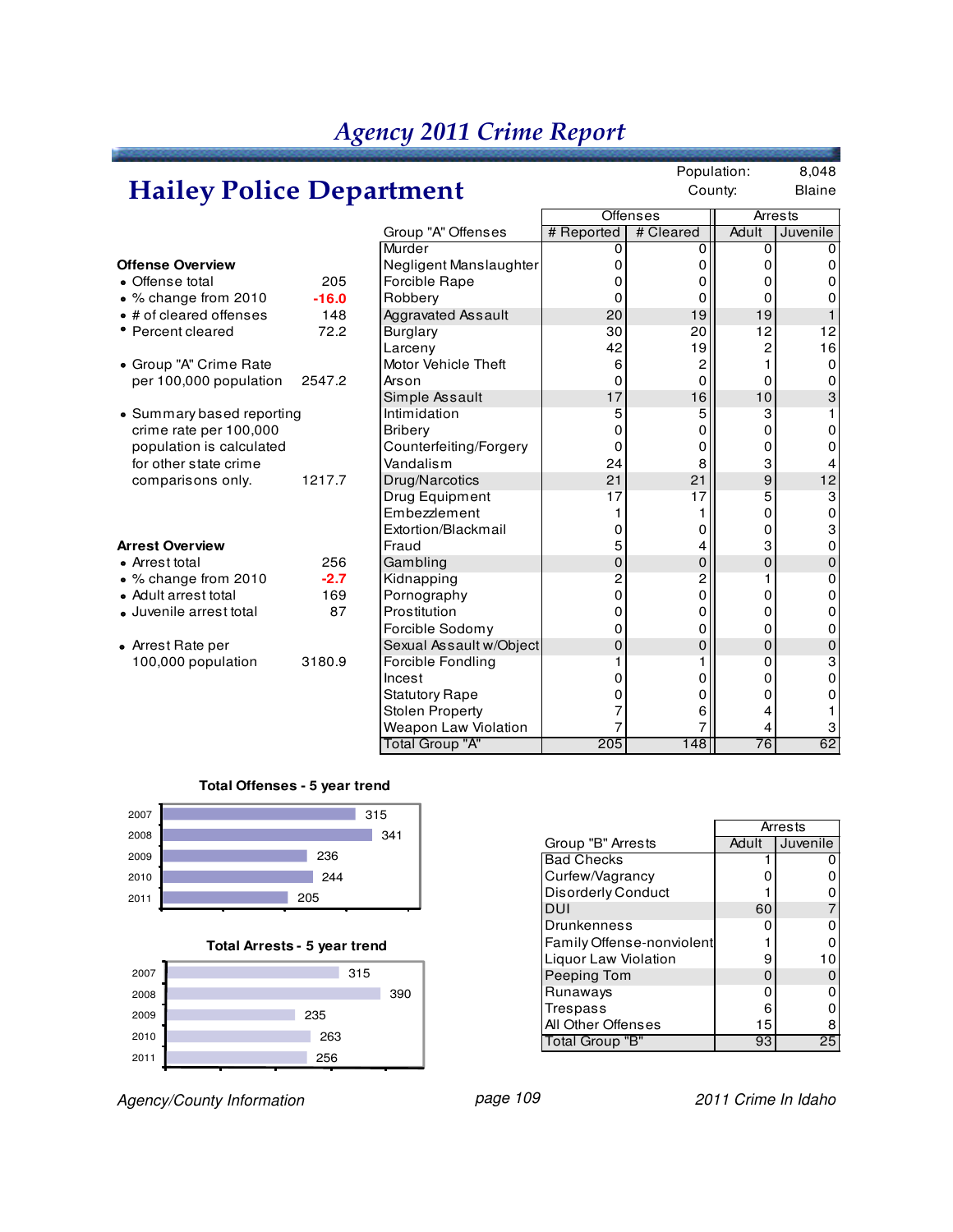## **Ketchum Police Department**

Population: 2,719 County: Blaine

|                           |         |                         |                | <b>Offenses</b> | Arrests |          |
|---------------------------|---------|-------------------------|----------------|-----------------|---------|----------|
|                           |         | Group "A" Offenses      | # Reported     | # Cleared       | Adult   | Juvenile |
|                           |         | Murder                  | 0              | 0               | 0       |          |
| <b>Offense Overview</b>   |         | Negligent Manslaughter  | 0              | 0               | Ω       |          |
| • Offense total           | 115     | Forcible Rape           | O              | 0               | Ω       |          |
| • % change from 2010      | $-40.1$ | Robbery                 | 0              | 0               | 0       |          |
| • # of cleared offenses   | 45      | Aggravated Assault      | 13             | 9               | 4       | 0        |
| • Percent cleared         | 39.1    | <b>Burglary</b>         | 14             | 3               | 3       |          |
|                           |         | Larceny                 | 37             | 9               | 5       |          |
| • Group "A" Crime Rate    |         | Motor Vehicle Theft     | 2              | 0               | 0       |          |
| per 100,000 population    | 4229.5  | Arson                   | 0              | 0               | 0       | 0        |
|                           |         | Simple Assault          | 9              | 7               | 6       | 0        |
| • Summary based reporting |         | Intimidation            | 3              | 0               | 0       | 0        |
| crime rate per 100,000    |         | <b>Bribery</b>          | 0              | 0               | 0       |          |
| population is calculated  |         | Counterfeiting/Forgery  | 0              | 0               | 0       | 0        |
| for other state crime     |         | Vandalism               | 20             | 3               | 0       |          |
| comparisons only.         | 2427.4  | Drug/Narcotics          | $\overline{7}$ | $\overline{7}$  | 7       |          |
|                           |         | Drug Equipment          | 3              | 3               |         | 0        |
|                           |         | Embezzlement            | O              | 0               | 0       | 0        |
|                           |         | Extortion/Blackmail     | O              | 0               | 0       |          |
| <b>Arrest Overview</b>    |         | Fraud                   | 3              |                 | 2       | 0        |
| • Arrest total            | 78      | Gambling                | 0              | 0               | 0       | 0        |
| • % change from 2010      | 2.6     | Kidnapping              | 0              | 0               | 0       | 0        |
| • Adult arrest total      | 74      | Pornography             | 0              | 0               | 0       | 0        |
| · Juvenile arrest total   | 4       | Prostitution            | 0              | 0               | 0       | 0        |
|                           |         | Forcible Sodomy         | 0              | 0               | 0       | 0        |
| • Arrest Rate per         |         | Sexual Assault w/Object | $\Omega$       | 0               | 0       | 0        |
| 100,000 population        | 2868.7  | Forcible Fondling       |                |                 |         | 0        |
|                           |         | Incest                  |                | 0               | 0       | 0        |
|                           |         | <b>Statutory Rape</b>   |                | O               | 0       | O.       |
|                           |         | <b>Stolen Property</b>  |                |                 |         | 0        |
|                           |         | Weapon Law Violation    |                |                 |         | 0        |
|                           |         | Total Group "A"         | 115            | 45              | 34      | 3        |
|                           |         |                         |                |                 |         |          |

#### **Total Offenses - 5 year trend**



#### **Total Arrests - 5 year trend**



Agency/County Information **page 110** page 110 2011 Crime In Idaho

|                           | Arrests  |          |  |  |
|---------------------------|----------|----------|--|--|
| Group "B" Arrests         | Adult    | Juvenile |  |  |
| <b>Bad Checks</b>         | o        |          |  |  |
| Curfew/Vagrancy           | 0        |          |  |  |
| <b>Disorderly Conduct</b> | 3        |          |  |  |
| DUI                       | 30       |          |  |  |
| Drunkenness               | O        | ი        |  |  |
| Family Offense-nonviolent | o        |          |  |  |
| Liquor Law Violation      | 4        |          |  |  |
| Peeping Tom               | $\Omega$ |          |  |  |
| Runaways                  | ი        | Ω        |  |  |
| Trespass                  | ი        |          |  |  |
| All Other Offenses        | з        |          |  |  |
| "Total Group "B"          | 40       |          |  |  |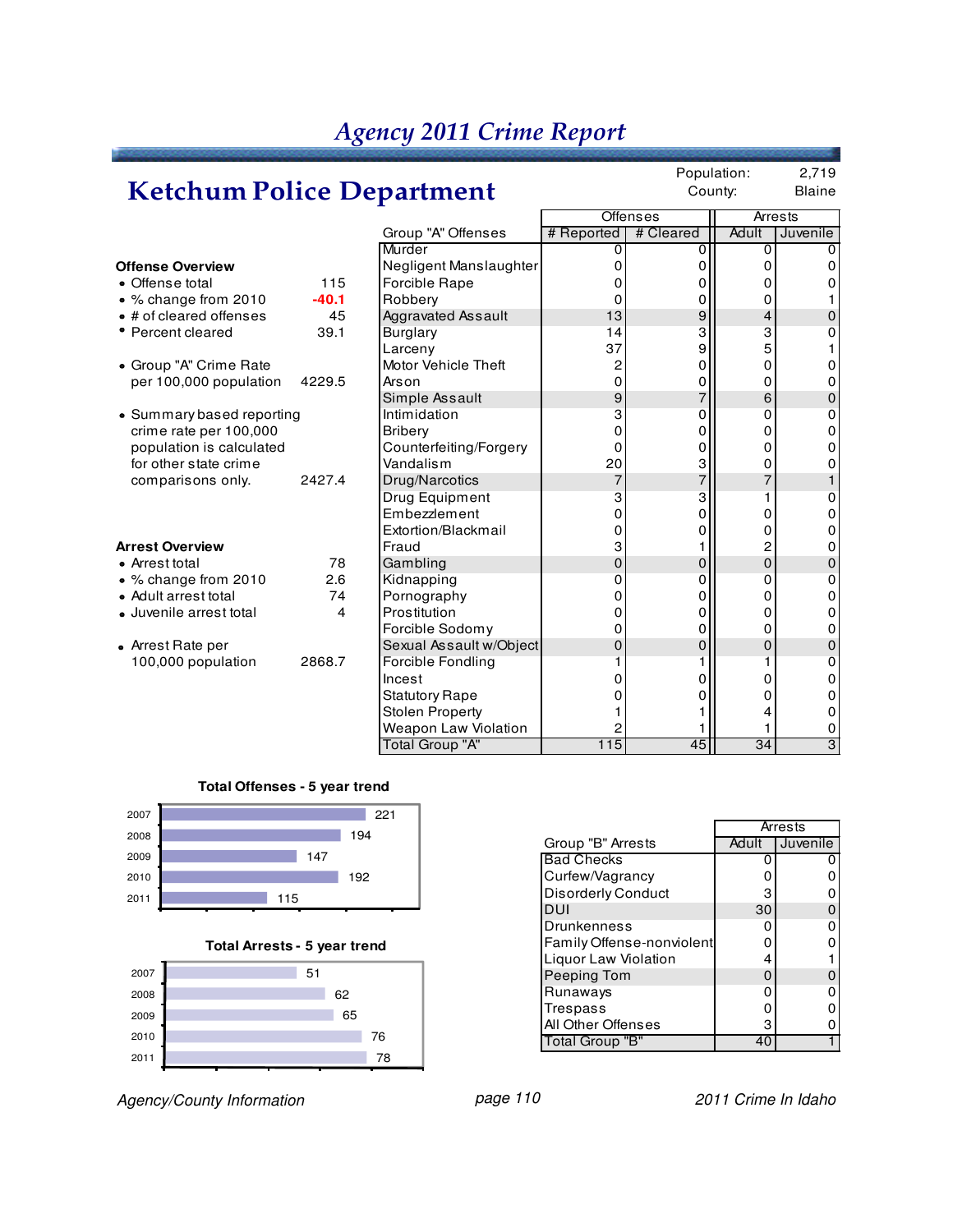#### *Agency 2011 Crime Report* Population: 1,422 County: Blaine Offenses | Arrests Group "A" Offenses # Reported | # Cleared | Adult | Juvenile Murder 0 0 0 0 **Offense Overview** Negligent Manslaughter 0 0 0 0 42 Forcible Rape  $\begin{array}{ccc} 0 & 0 & 0 \\ 5.0 & \text{Robbery} \end{array}$  0 0 0 0 0 % change from 2010 5.0 Robbery 0 0 0 0 • # of cleared offenses 8 Aggravated Assault  $\begin{vmatrix} 1 & 0 \\ 0 & 0 \end{vmatrix}$  0 0 0 • Percent cleared 19.0 Burglary 1 3 1 1 0 Larceny 16 0 0 0 Group "A" Crime Rate Motor Vehicle Theft 1 0 0 0 per 100,000 population 2953.6 Arson 1 0 0 0 Simple Assault  $\begin{array}{|c|c|c|c|c|}\n1 & 0 & 2 & 2 & 1 & 0 \\
\hline\nInimidation & & & & 0 & 0 & 0\n\end{array}$ • Summary based reporting  $\begin{array}{ccc} \text{I} & \text{I} & \text{I} \\ \text{I} & \text{I} & \text{I} \\ \text{I} & \text{I} & \text{I} \end{array}$  and  $\begin{array}{ccc} \text{I} & \text{I} & \text{I} \\ \text{I} & \text{I} & \text{I} \\ \text{I} & \text{I} & \text{I} \end{array}$  and  $\begin{array}{ccc} \text{I} & \text{I} & \text{I} \\ \text{I} & \text{I} & \text{I} \\ \text{I} & \text$ crime rate per 100,000 Bribery 0 0 0 0 population is calculated  $\begin{array}{|c|c|c|c|c|c|c|c|c|} \hline \text{population is calculated} & \text{Counterfeiting/Forgery} & & & & 0 & & 0 & & 0 \\ \hline \text{for other state crime} & & & \text{Vandalism} & & & 8 & & 0 & & 0 \\ \hline \end{array}$ for other state crime<br>
comparisons only. 1547.1 Drug/Narcotics  $\begin{array}{c|cc}\n\text{Vandalism} & 8 & 0 & 0 & 0 \\
\text{Drug/Narcotics} & 3 & 3 & 1 & 0 \\
\text{Drug Equipment} & 2 & 2 & 0 & 0 \\
\text{Embezzlement} & 0 & 0 & 0\n\end{array}$ comparisons only. 1547.1 Drug/Narcotics  $\begin{array}{|c|c|c|c|}\n\hline\n\text{Fung Equiment} & 3 & 3 & 1 & 0 \\
\hline\n\text{Drug Equipment} & 2 & 2 & 0 & 0 \\
\hline\n\text{Embezzlement} & 0 & 0 & 0\n\end{array}$ Drug Equipment  $\begin{array}{ccc} 2 & 2 & 0 & 0 \\ 0 & 0 & 0 & 0 \end{array}$ Embezzlement 0 0 0 0 0 0<br>Extortion/Blackmail 0 0 0 0 0 Extortion/Blackmail 0 0 0 0 **Arrest Overview** Fraud 5 0 0 0 Arrest total 13 |Gambling 0 | 0 || 0 | 0 % change from 2010 **-7.1** Kidnapping 0 0 0 0 • Adult arrest total  $\begin{bmatrix} 12 \\ P$  on ography  $\end{bmatrix}$   $\begin{bmatrix} 0 \\ 0 \\ 0 \end{bmatrix}$   $\begin{bmatrix} 0 \\ 0 \\ 0 \end{bmatrix}$   $\begin{bmatrix} 0 \\ 0 \\ 0 \end{bmatrix}$   $\begin{bmatrix} 0 \\ 0 \\ 0 \end{bmatrix}$   $\begin{bmatrix} 0 \\ 0 \\ 0 \end{bmatrix}$   $\begin{bmatrix} 0 \\ 0 \\ 0 \end{bmatrix}$ • Juvenile arrest total  $\begin{bmatrix} 1 \\ 2 \end{bmatrix}$  Prostitution  $\begin{bmatrix} 0 \\ 0 \end{bmatrix}$   $\begin{bmatrix} 0 \\ 0 \end{bmatrix}$   $\begin{bmatrix} 0 \\ 0 \end{bmatrix}$   $\begin{bmatrix} 0 \\ 0 \end{bmatrix}$   $\begin{bmatrix} 0 \\ 0 \end{bmatrix}$   $\begin{bmatrix} 0 \\ 0 \end{bmatrix}$ Forcible Sodomy  $\begin{array}{ccc} 0 & 0 & 0 \\ 0 & 0 & 0 \end{array}$  0 0 0 0 • Arrest Rate per Sexual Assault w/Object  $\begin{array}{ccc} 0 & 0 & 0 \\ 100,000 \text{ population} & 914.2 \end{array}$  Forcible Fondling  $\begin{array}{ccc} 0 & 0 & 0 \\ 0 & 0 & 0 \end{array}$ 100,000 population 914.2 Forcible Fondling 0 0 0 0 Incest 0 0 0 0 Statutory Rape 0 0 0 0 Stolen Property  $\begin{array}{ccc} \text{Stolen Property} \\ \text{Weapon Law Violation} \end{array} \begin{array}{ccc} \begin{array}{ccc} \text{O} & \text{O} & \text{O} & \text{O} \\ \text{O} & \text{O} & \text{O} & \text{O} \end{array} \end{array}$ Weapon Law Violation  $\begin{array}{c|c} 0 & 0 & 0 \\ \hline \hline \text{Total Group "A"} & 42 & 8 & 3 & 0 \end{array}$ **Sun Valley Police Department**

Total Group "A"

#### **Total Offenses - 5 year trend**



**Total Arrests - 5 year trend**



Agency/County Information **page 111** page 111 2011 Crime In Idaho

|                           | Arrests |          |  |
|---------------------------|---------|----------|--|
| Group "B" Arrests         | Adult   | Juvenile |  |
| <b>Bad Checks</b>         |         |          |  |
| Curfew/Vagrancy           |         |          |  |
| <b>Disorderly Conduct</b> |         |          |  |
| DUI                       | 6       |          |  |
| Drunkenness               | ი       |          |  |
| Family Offense-nonviolent | 0       |          |  |
| Liquor Law Violation      | 3       |          |  |
| Peeping Tom               | O       | 0        |  |
| Runaways                  | ი       |          |  |
| Trespass                  | ი       |          |  |
| All Other Offenses        | n       |          |  |
| Total Group "B"           | 9       |          |  |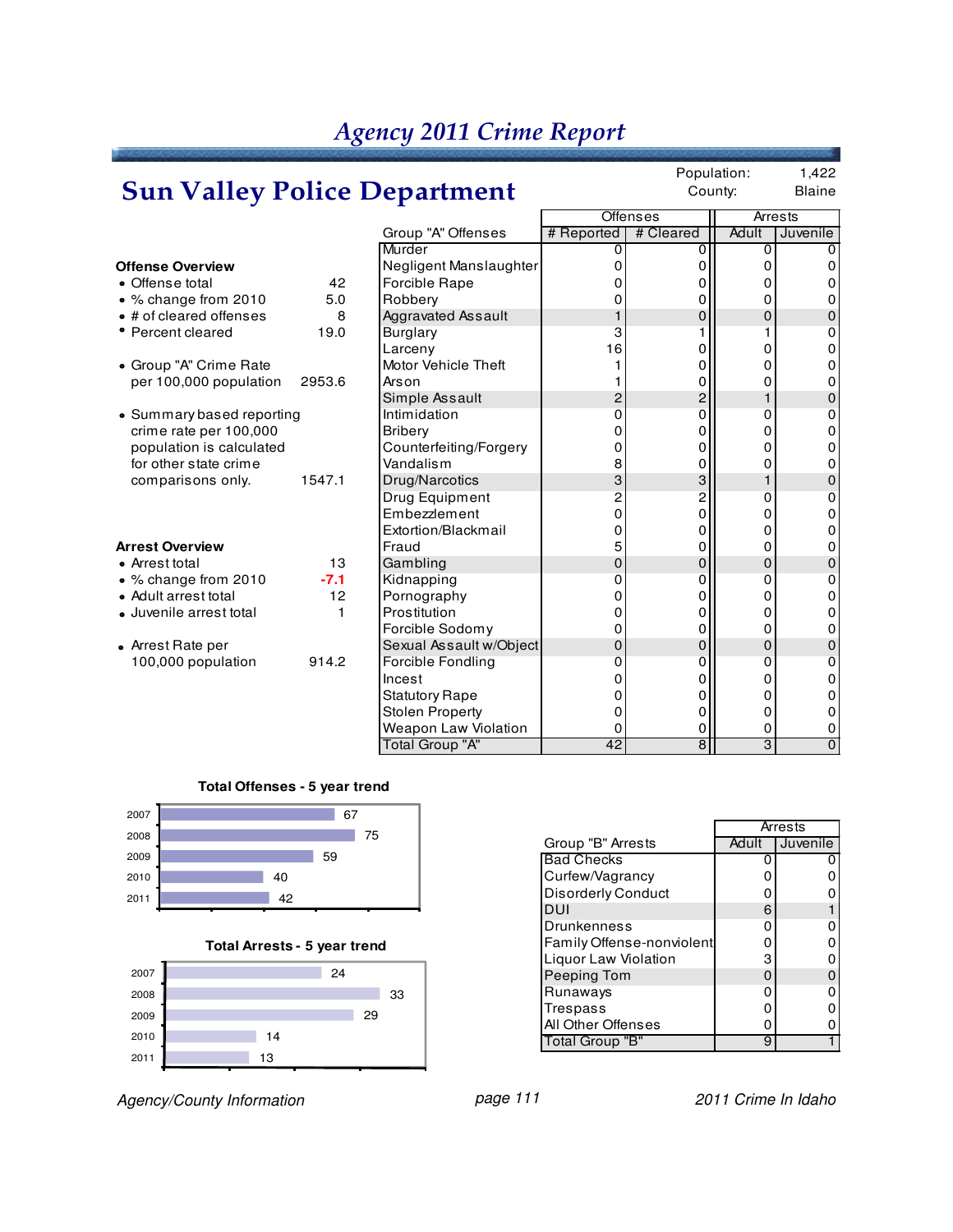# **Blaine County Sheriff**

Population: 7,111 County: Blaine

|                           |        |                           |            | <b>Offenses</b>  | Arrests     |          |
|---------------------------|--------|---------------------------|------------|------------------|-------------|----------|
|                           |        | Group "A" Offenses        | # Reported | # Cleared        | Adult       | Juvenile |
|                           |        | Murder                    | 0          |                  | 0           |          |
| <b>Offense Overview</b>   |        | Negligent Manslaughter    | 0          | 0                | Ω           |          |
| • Offense total           | 117    | Forcible Rape             | O          | Ω                | O           |          |
| • % change from 2010      | 18.2   | Robbery                   | O          | 0                | 0           | 0        |
| • # of cleared offenses   | 57     | <b>Aggravated Assault</b> | 5          | 5                | $\mathbf 1$ | 0        |
| • Percent cleared         | 48.7   | <b>Burglary</b>           | 14         |                  | 3           | 0        |
|                           |        | Larceny                   | 22         |                  | O           | n        |
| • Group "A" Crime Rate    |        | Motor Vehicle Theft       | 6          | 2                |             | n        |
| per 100,000 population    | 1645.3 | Arson                     |            | 2                | 0           |          |
|                           |        | Simple Assault            | 11         | $\boldsymbol{9}$ | 6           |          |
| • Summary based reporting |        | Intimidation              | 5          | 2                |             | 2        |
| crime rate per 100,000    |        | <b>Bribery</b>            | O          | 0                | 0           | 0        |
| population is calculated  |        | Counterfeiting/Forgery    | 0          | 0                | 0           | 0        |
| for other state crime     |        | Vandalism                 | 17         | 9                |             | 0        |
| comparisons only.         | 717.2  | Drug/Narcotics            | 12         | 12               | 12          | 3        |
|                           |        | Drug Equipment            | 10         | 9                |             |          |
|                           |        | Embezzlement              | O          | 0                | 0           |          |
|                           |        | Extortion/Blackmail       |            |                  | 0           | n        |
| <b>Arrest Overview</b>    |        | Fraud                     | 6          | 0                | 0           | 0        |
| • Arrest total            | 154    | Gambling                  | 0          | 0                | 0           | 0        |
| • % change from 2010      | 17.6   | Kidnapping                | $\Omega$   | 0                | 0           | 0        |
| • Adult arrest total      | 132    | Pornography               | 0          | 0                | 0           | 0        |
| · Juvenile arrest total   | 22     | Prostitution              | 0          | 0                | 0           | O.       |
|                           |        | Forcible Sodomy           | 0          | 0                | 0           | 0        |
| • Arrest Rate per         |        | Sexual Assault w/Object   | 0          | $\mathbf{0}$     | 0           | 0        |
| 100,000 population        | 2165.7 | Forcible Fondling         | 3          | 0                | 0           | ŋ        |
|                           |        | Incest                    | 0          | 0                | 0           | 0        |
|                           |        | <b>Statutory Rape</b>     |            | 0                | 0           |          |
|                           |        | <b>Stolen Property</b>    |            |                  | 0           | 0        |
|                           |        | Weapon Law Violation      | 0          | 0                | 0           | 0        |
|                           |        | <b>Total Group "A"</b>    | 117        | 57               | 26          |          |

#### **Total Offenses - 5 year trend**



**Total Arrests - 5 year trend**



Agency/County Information **page 112** page 112 2011 Crime In Idaho

|                           | Arrests |          |  |  |
|---------------------------|---------|----------|--|--|
| Group "B" Arrests         | Adult   | Juvenile |  |  |
| <b>Bad Checks</b>         |         |          |  |  |
| Curfew/Vagrancy           | n       | 0        |  |  |
| <b>Disorderly Conduct</b> |         | 0        |  |  |
| DUI                       | 49      | 0        |  |  |
| <b>Drunkenness</b>        | n       | 0        |  |  |
| Family Offense-nonviolent | n       | 0        |  |  |
| Liquor Law Violation      |         | 9        |  |  |
| Peeping Tom               | n       | 0        |  |  |
| Runaways                  | n       | 0        |  |  |
| Trespass                  |         | ი        |  |  |
| All Other Offenses        | 48      | 6        |  |  |
| Total Group "B"           | 106     | 15       |  |  |